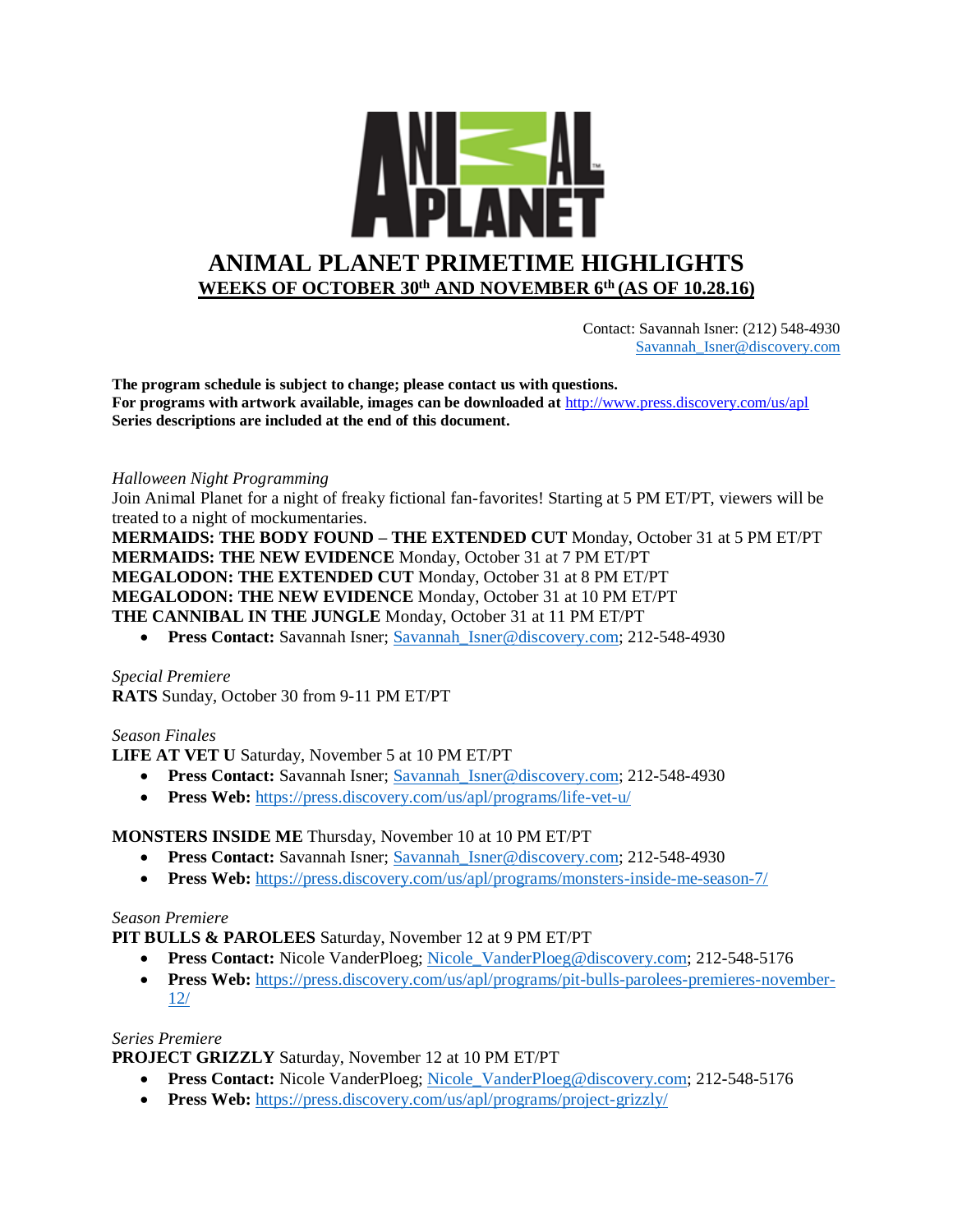# **WEEK OF OCTOBER 30th (as of 10.28.16)**

#### **SUNDAY, OCTOBER 30th**

### **RATS**

#### **Networks Premiere Sunday, October 30 from 9-11 PM (ET/PT) TV-14**

Morgan Spurlock finds his inspiration from Robert Sullivan's New York Times-bestselling book, RATS. Venturing into rat-dominated environments, this documentary brings you face to face with the little, misunderstood creatures that live and breathe all around you.

### **MONDAY, OCTOBER 31st**

# **MERMAIDS: THE BODY FOUND – THE EXTENDED CUT Special Airs Monday, October 31 at 5 PM ET/PT**

**TV-PG**

In this mockumentary, a team testifies they found the remains of a sea creature with ties to human origins and claim a massive government cover-up is currently hiding the creature's existence from the general public.

#### **MERMAIDS: THE NEW EVIDENCE Special Airs Monday, October 31 at 7 PM ET/PT TV-PG**

This mockumentary features aquatic hominids, is a follow-up to the 2102 mockumentary, **MERMAIDS: THE BODY FOUND.**

## **MEGALODON: THE EXTENDED CUT Special Airs Monday, October 31 at 8 PM ET/PT TV-PG**

In this mockumentary, a TV crew tries to determine which predator is responsible for a boat attack in South Africa.

#### **MEGALODON: THE NEW EVIDENCE Special Airs Monday, October 31 at 10 PM ET/PT**

**TV-PG**

In this mockumentary, a follow up to the mockumentary, **MEGALODON: THE EXTENDED CUT,** a crew returns to share additional details about a predator responsible for a boat attack in South Africa.

### **THE CANNIBAL IN THE JUNGLE Special Airs Monday, October 31 at 11 PM ET/PT TV-PG**

This mockumentary investigates a 1977 story about an American scientist convicted of killing and cannibalizing two colleagues in the jungles of Indonesia. Dr. Timothy Darrow, branded "The American Cannibal" during his trial defends himself by claiming a mythic human-ape creature was responsible for the murders.

**THURSDAY, NOVEMBER 3rd MONSTERS INSIDE ME: My Hands Are Falling Off World Premiere Thursday, November 3 at 10 PM (ET/PT)**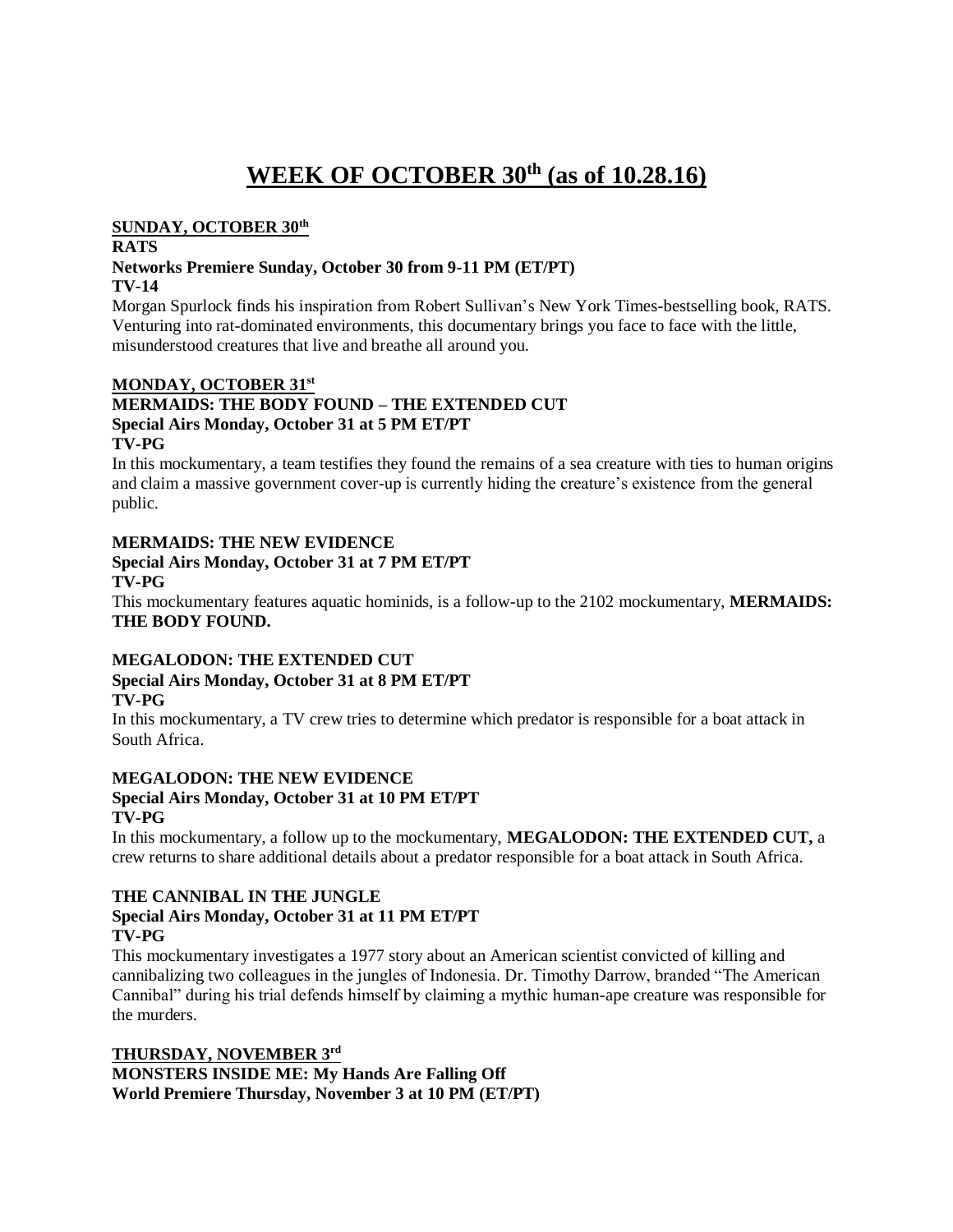### **TV-14**

An Arizona man vacationing in Belize suddenly breaks out in a rash of strange painful bumps. As the infection spreads, doctors struggle to uncover what exactly is eating away at his flesh. A Canadian woman experiences piercing bouts of pain in her throat and learns the surprising culprit is one hidden in many of our backyards. Finally, a teenage girl develops a mysterious bump on her neck which leads to debilitating weakness, dizziness and stabbing pains.

### **FRIDAY, NOVEMBER 4th**

### **TANKED: Going for the Gold(fish) World Premiere Friday, November 4 at 10 PM (ET/PT) TV-PG**

After winning the gold medal at the Olympics in Rio, Indiana Pacer Paul George wants to celebrate by having Wayde and Brett design him two fish tanks. He requests two identical tanks next to his indoor pond that will feature fish native to Africa and South America. Since Paul won the Gold medal, the guys must make sure these tanks are fit for an Olympic champion.

## **SATURDAY, NOVEMBER 5th**

## **LIFE AT VET U: Race to the Finish World Premiere Saturday, November 5 at 10 PM (ET/PT) TV-PG**

In the season finale, graduation is just a few days away as the students finish up their final rotations. Even though the countdown has started, emergencies still need immediate attention and complex surgeries still require intense focus. As they prepare for their futures, the students make time for friends, say their goodbyes to Penn Vet and walk across the stage to finally claim the title V.M.D.

# **WEEK OF NOVEMBER 6th (as of 10.28.16)**

## **THURSDAY, NOVEMBER 10th**

## **MONSTERS INSIDE ME: My Evil Twin is Driving Me Crazy World Premiere Thursday, November 10 at 10 PM (ET/PT)**

## **TV-14**

In Erie, Pennsylvania, a four-year-old boy is plagued by a strange runny nose that quickly evolves into debilitating pain through his entire body. Doctors are desperate to find the intruder before it's too late. In Idaho, a college student injures her leg on a camping expedition and soon finds herself on the verge of death. A Pennsylvanian woman is driven to the brink of insanity by a deadly monster turning her body against itself. Can doctors save her before she loses her mind forever?

## **FRIDAY, NOVEMBER 11th**

# **TANKED: The Miami Heat is On!**

# **World Premiere Friday, November 11 at 10 PM (ET/PT)**

## **TV-PG**

Seven-foot-tall NBA star Hassan Whiteside knows a thing or two about what it means to be big. After buying a new home, he recruits Wayde and Brett to build him a tank so big it won't fit through the front door. Instead, the tank has to be delivered to his Miami pad on a barge. But when it shows up with a huge crack, the guys are left scrambling to finish his tank before the start of the NBA season.

**SATURDAY, NOVEMBER 12th PIT BULLS & PAROLEES: Title TBD World Premiere Saturday, November 12 at 9 PM (ET/PT) TV-PG**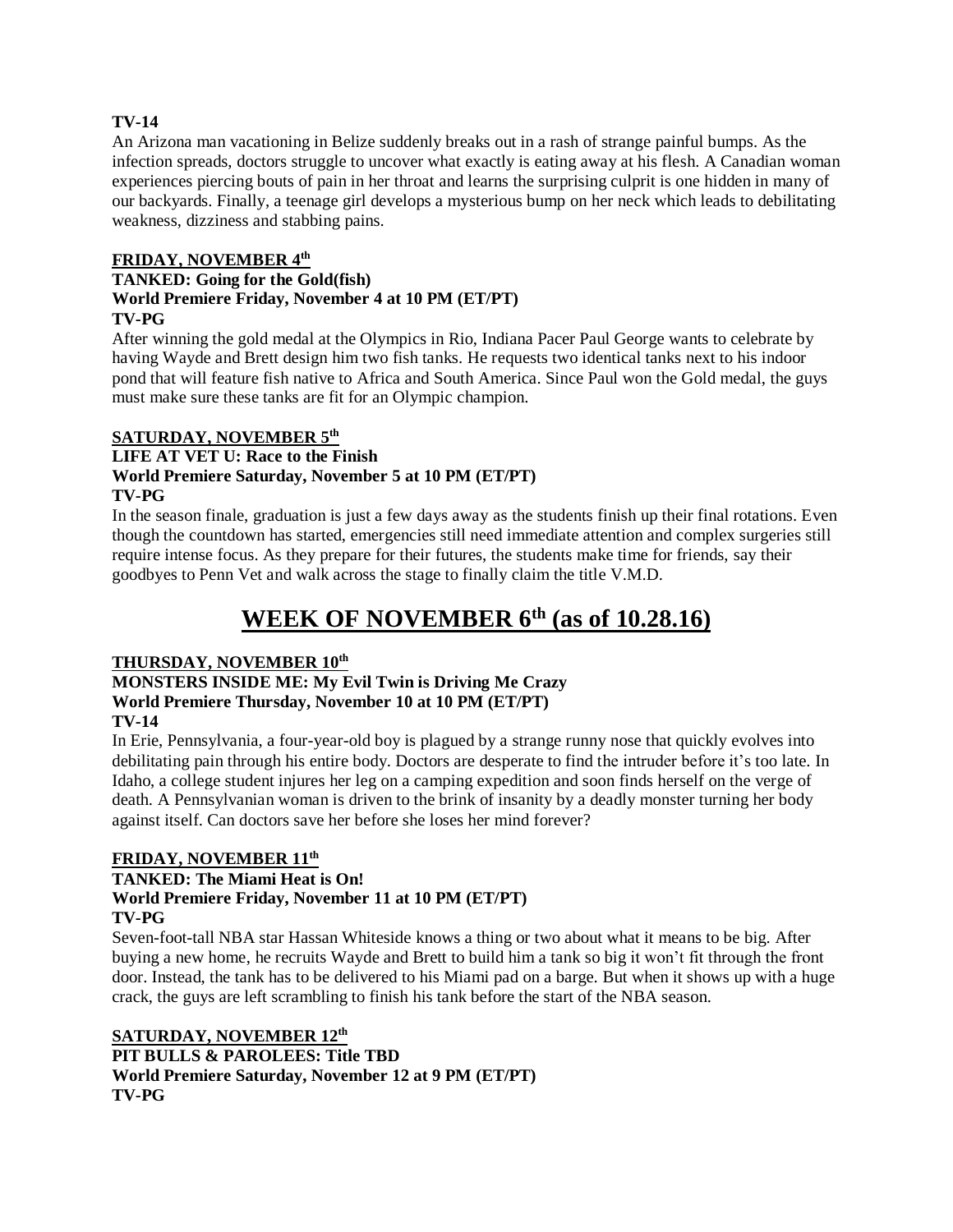In the season premiere, Tia is left feeling helpless when a devastating injury sidelines her, and the kids have to step up to keep Villalobos running. With Tia out of commission, capturing an elusive dog who has been taking shelter at night near a warehouse becomes an all-hands effort. Then, a family of eight from Oregon come to the rescue looking for a new companion to complete their active home.

### **PROJECT GRIZZLY: Into the Wild**

#### **World Premiere Saturday, November 12 at 10 PM (ET/PT) TV-PG**

Affectionately known as The Bear Man, Jeff Watson has been raising bears for 27 years and now attempts to return his two four-year-old rescued bears to the wild. Jeff moves to a remote area of Southern Indiana with the 700lb. bears, Bob and Screech, for several months in order to teach them how to forage, hunt, fish and defend themselves so they can survive on their own. He says goodbye to his family and friends and heads out into the wilderness with the bears to realize his dream.

# **SERIES DESCRIPTIONS**

*\*Below you will find the series descriptions of the shows airing the weeks of October 30 and November 6\**

# *MONSTERS INSIDE ME*

# *Series Airs Thursdays at 10 PM (ET/PT)*

Forget scorpions, snakes and spiders; the new season of Animal Planet's **MONSTERS INSIDE ME** is what will keep you up at night. Biologist Dr. Dan Riskin is back as host and provides scientific perspective on the terrors plaguing these unsuspecting victims. It seems no one is safe from petrifying parasites, bacteria, fungus and foreign objects looking to plague the body.

Press Site:<https://press.discovery.com/us/apl/programs/monsters-inside-me-season-7/>

# *TANKED*

# *Series Airs Fridays at 10 PM (ET/PT)*

In **TANKED**, Las Vegas-based Acrylic Tank Manufacturing (ATM), one of the country's most successful builders of aquariums, and co-owners Wayde King and Brett Raymer, two of Sin City's most imaginative businessmen are tasked with building enormous and awe-inspiring tanks and aquariums for top celebrities, luxury hotels and casinos, Fortune 500 businesses, private homes and homeowners across the country. ATM takes on more than 200 projects every year with tanks ranging from 50 to five million gallons in size that feature the most exotic, unusual, colorful and dangerous fish in the world. Press Site:<https://press.discovery.com/us/apl/programs/tanked-season-6/>

# *LIFE AT VET U Season Airs Saturdays at 10 PM (ET/PT)*

Animal Planet takes viewers behind the scenes of the University of Pennsylvania School of Veterinary Medicine (Penn Vet) as six students embark on a journey to graduation – the culmination of four intense, but rewarding, years of never-ending studying, round-the-clock rotations and unpredictable cases. With unprecedented access to the school's two internationally renowned teaching hospitals – Ryan Hospital for companion animals and New Bolton Center hospital for large animals – **LIFE AT VET U** gives an exclusive look at the grit and grind it takes to make it in this highly competitive world. Press Site:<https://press.discovery.com/us/apl/programs/life-vet-u/>